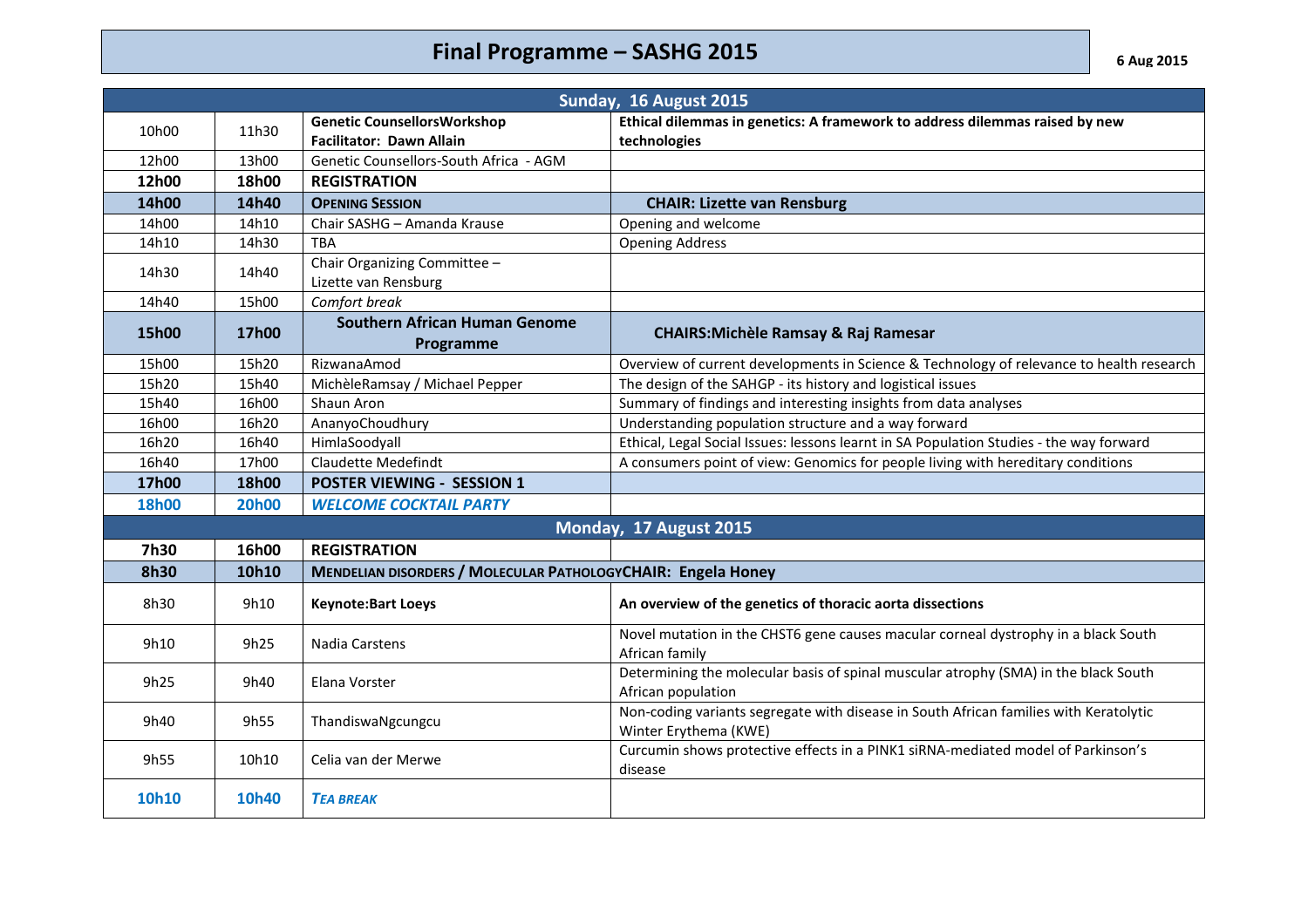| 10h40                   | 12h10        | <b>GENETIC EPIDEMIOLOGY / POPULATIONCHAIR: HimlaSoodyal</b> |                                                                                                          |  |  |
|-------------------------|--------------|-------------------------------------------------------------|----------------------------------------------------------------------------------------------------------|--|--|
| 10h40                   | 10h55        | Danielle Smith                                              | Beyond our borders: evidence for a Spinocerebellar ataxia type 7 founder effect in                       |  |  |
|                         |              |                                                             | southern Africa                                                                                          |  |  |
| 10h55                   | 11h10        | Cheryl Stewart                                              | Finger on the pulse - The utility of establishing a national CF registry                                 |  |  |
| 11h10                   | 11h25        | Jeanne van Rensburg                                         | Cystic fibrosis and rarefaction: Unification through diversity                                           |  |  |
| 11h25                   | 11h40        | Melissa Nel                                                 | The African-specific -387 C>T TGFB1 Promoter Polymorphism is functional and associates                   |  |  |
|                         |              |                                                             | with an 'African complication' in juveniles with Myasthenia Gravis                                       |  |  |
| 11h40                   | 11h55        | Mario Moller                                                | Population admixture: friend or foe in TB susceptibility                                                 |  |  |
| 11h55                   | 12h10        | Caitlin Uren                                                | Investigating fine-scale population structure between the Nama and $\neq$ Khomani San of<br>South Africa |  |  |
| 12h10                   | 13h10        | <b>POSTER VIEWING - SESSION 2</b>                           |                                                                                                          |  |  |
| 13h00                   | 14h00        |                                                             | Personalized genomics using a comprehensive suite of gene panels for rare inherited                      |  |  |
|                         |              | <b>LUNCH BREAK</b>                                          | diseases : Dr Alain Rico, Genetic Sciences Division, Thermo Fisher Scientific                            |  |  |
| 14h00                   | 14h45        | <b>COMPLEX DISORDERS</b>                                    | <b>CHAIR: Louise Warnich</b>                                                                             |  |  |
| 14h00                   | 14h15        | Hadassa Goldfein                                            | Associations between mtDNAhaplogroup variation and sensory neuropathy in South                           |  |  |
|                         |              |                                                             | Africans using d4T                                                                                       |  |  |
| 14h15                   | 14h30        | <b>Nathaniel McGregor</b>                                   | The identification of novel genes in anxiety disorders: a gene x environment correlation                 |  |  |
|                         |              |                                                             | and interaction study                                                                                    |  |  |
| 14h30                   | 14h45        | Melvin AnyasiAmbele                                         | Genome-wide analysis of gene expression during adipogenesis in human adipose-derived                     |  |  |
|                         |              |                                                             | mesenchymal stromal cells (ASCs)                                                                         |  |  |
| 14h45                   | <b>15h20</b> | <b>TEA BREAK</b>                                            | Your new research companion for Pharmacogenomics: Dr. Peter Jacobs, Genetic Sciences                     |  |  |
|                         |              |                                                             | Division, Thermo Fisher Scientific                                                                       |  |  |
| 15h30                   | 17h00        | <b>SASHG Biennial General Meeting</b>                       |                                                                                                          |  |  |
| <b>18h00</b>            | <b>22h00</b> | <b>DINNER</b>                                               | <b>Social at Klein-Kaap</b>                                                                              |  |  |
| Tuesday, 18 August 2015 |              |                                                             |                                                                                                          |  |  |
| 7h30                    | 16h00        | <b>REGISTRATION</b>                                         |                                                                                                          |  |  |
| <b>8h30</b>             | 10h10        | <b>Association Studies CHAIR: Zane Lombard</b>              |                                                                                                          |  |  |
| 8h30                    | 9h10         | Keynote: John Kemp                                          | Genetic determinants of bone mineral density and osteoporosis                                            |  |  |
|                         | 9h25         | Tinashe Chikowore                                           | Evaluation of common variants associated with Type 2 Diabetes in the Asian and European                  |  |  |
| 9h10                    |              |                                                             | ethnicities among the Black South African population of Tswana descent                                   |  |  |
| 9h25                    | 9h40         | Liesl Hendry                                                | The genetics of blood pressure in black South African individuals from the Birth to Twenty               |  |  |
|                         |              |                                                             | cohort                                                                                                   |  |  |
| 9h40                    | 9h55         | VenessaPillay                                               | The Metabochip as a tool for identifying genetic markers of obesity risk in a South African              |  |  |
|                         |              |                                                             | black population                                                                                         |  |  |
| 9h55                    | 10h10        | Ellen Ovenden                                               | Investigating the functional significance of genome-wide variants associated with                        |  |  |
|                         |              |                                                             | treatment response in schizophrenia                                                                      |  |  |
| 10h10                   | 10h40        | <b>TEA BREAK</b>                                            |                                                                                                          |  |  |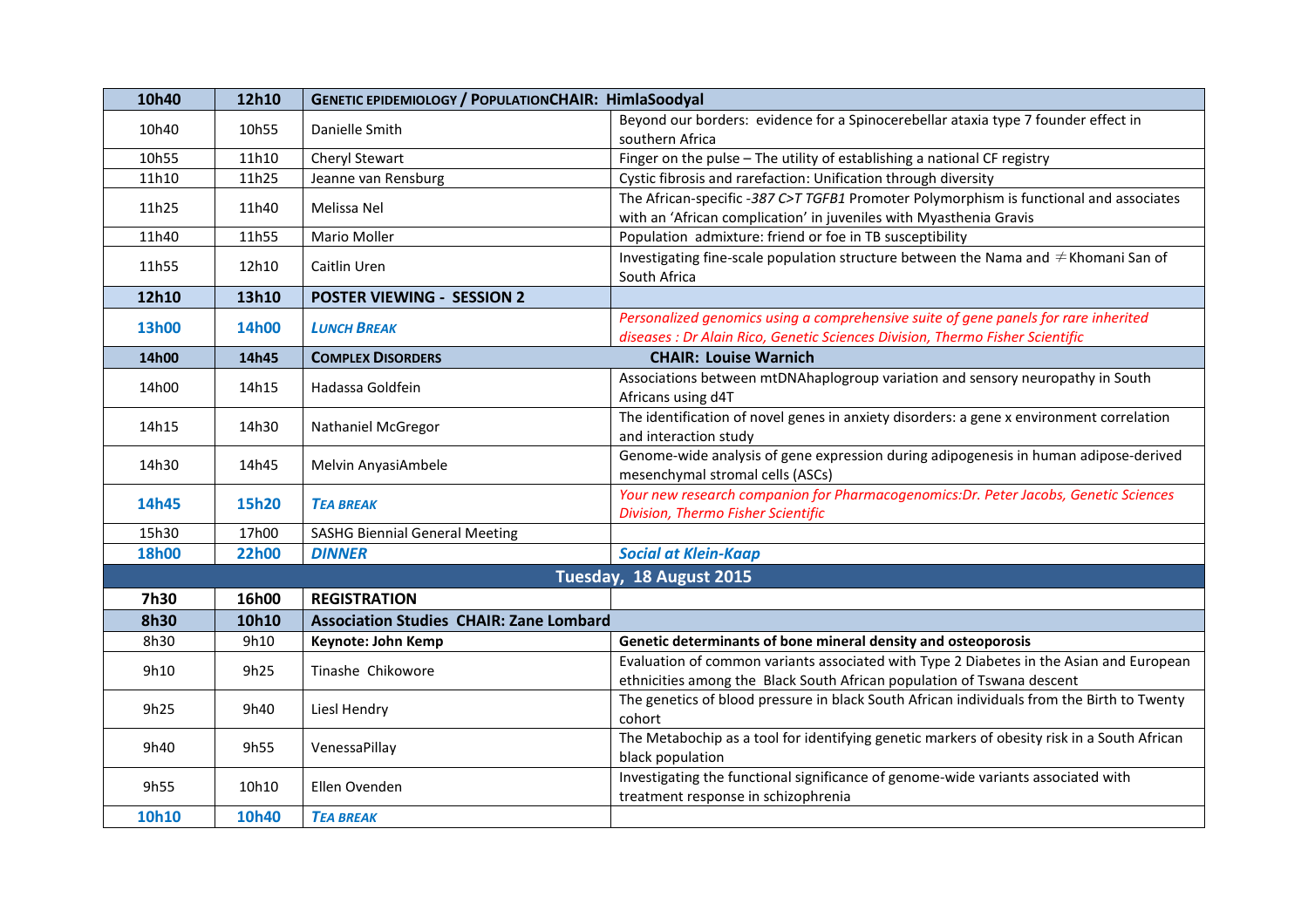| 10h40        | 12h20        | NEXT GENERATION SEQUENCING / BIOINFORMATICSCHAIR: SorayaBardien-Kruger      |                                                                                                                                                                                 |
|--------------|--------------|-----------------------------------------------------------------------------|---------------------------------------------------------------------------------------------------------------------------------------------------------------------------------|
| 10h40        | 11h20        | <b>Keynote: Chris Mathew</b>                                                | Next generation sequencing for detection of germline and somatic variants involved in<br>gastrointestinal disease                                                               |
| 11h20        | 11h35        | Brigitte Glanzmann                                                          | Next generation sequencing methods to identify pathogenic mutations implicated in<br>human diseases: Holy Grail or tin cup?                                                     |
| 11h35        | 11h50        | Nicole van der Merwe                                                        | Functional DNA mismatch repair variant missed in exomes of BRCA-negative breast cancer<br>patients using variant calling with the public human genome reference sequence (hg19) |
| 11h50        | 12h05        | Lisa Roberts                                                                | Whole exome sequencing to address the missing heritability of inherited retinal diseases in<br>indigenous Africans                                                              |
| 12h05        | 12h20        | ShareefaDalvie                                                              | Bipolar Disorder: Whole-genome sequencing in a large Afrikaner family                                                                                                           |
| 12h20        | 13h20        | <b>POSTER VIEWING - SESSION 3</b>                                           |                                                                                                                                                                                 |
| 13h15        | 14h15        | <b>LUNCH BREAK</b>                                                          | CMA in reproductive health : Ms LottaOlofsson, Clinical Sales Specialist Nordic countries,<br><b>Affymetrix UK LTD</b>                                                          |
| 14h15        | 15h40        | <b>CLINICAL GENETIC/GENOMIC TESTING</b>                                     | <b>CHAIR: Jacquie Greenberg</b>                                                                                                                                                 |
| 14h15        | 14h55        | Keynote: Brynn Levy                                                         | Clinical utility of the new cytogenetic/cytogenomic tools in reproductive medicine                                                                                              |
| 14h55        | 15h10        | KarenFieggen                                                                | Outcome of targeted MLPA CNV testing at a paediatric genetic clinic in South Africa                                                                                             |
| 15h10        | 15h25        | Fahmida Essop                                                               | Unique SNPs found in the South African Black population can lead to misdiagnosis of<br>common genetic tests                                                                     |
| 15h25        | 15h40        | Craig Kinnear                                                               | Mutation Screening for Primary Immunodeficiency disorders in a tuberculosis endemic<br>region: a South African perspective                                                      |
| 15h40        | 16h15        | <b>TEA BREAK</b>                                                            | Sample to Insight: Analyzing and interpreting the biological meaning in human NGS data<br>with ease - Dr Anne Arens - QIAGEN Advanced Genomics                                  |
| 16h20        | 17h20        | Clinical Genetics Focus Group - Meeting                                     |                                                                                                                                                                                 |
|              |              |                                                                             |                                                                                                                                                                                 |
| 18h00        |              | Bus departs from Klein-Kaap for Royal Elephant / Bondev House - Gala Dinner |                                                                                                                                                                                 |
| <b>19h00</b> | <b>23h30</b> | <b>GALA DINNER</b>                                                          | <b>Royal Elephant /Bondev House:</b><br><b>Walking Tall performance, Prize giving</b>                                                                                           |
| 22h00        |              | $1st$ Bus to return to Klein-Kaap                                           |                                                                                                                                                                                 |
| 23h30        |              | Last Busto return to Klein-Kaap                                             |                                                                                                                                                                                 |
|              |              |                                                                             | Wednesday, 19 August 2015                                                                                                                                                       |
| 7h30         | 12h00        | <b>REGISTRATION</b>                                                         |                                                                                                                                                                                 |
| <b>8h30</b>  | 9h55         | <b>GENETIC COUNSELLING / SUPPORT GROUPSCHAIR: Tina-Marie Wessels</b>        |                                                                                                                                                                                 |
| 8h30         | 9h10         | Keynote: Dawn Allain                                                        | Next generation sequencing panels and whole exome sequencing: Impact, challenges<br>and lessons learned in clinical practice                                                    |
| 9h10         | 9h25         | ChantelleScott                                                              | Development of an informational video regarding prenatal diagnosis for Down syndrome at<br><b>Tygerberg Hospital</b>                                                            |
| 9h25         | 9h40         | MardelleSchoeman                                                            | Genetic counselling for Non-Invasive Prenatal Testing: a report on 308 cases                                                                                                    |
| 9h40         | 9h55         | JenniferKromberg / Helen Malherbe                                           | The past, present and future of the Southern African Inherited Disorders Association                                                                                            |